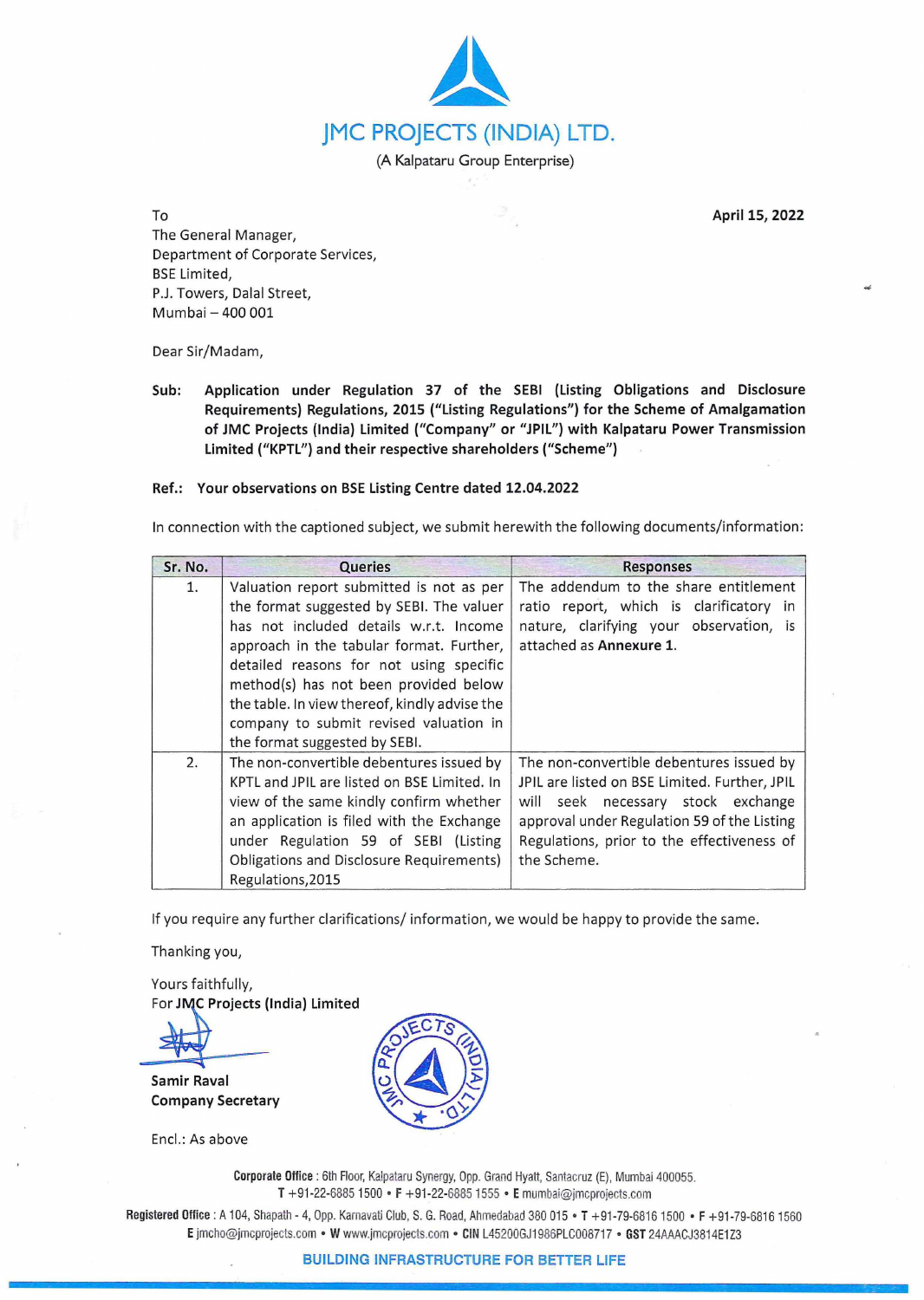| Ernst & Young Merchant Banking Services | Drushti Desai                          |  |  |
|-----------------------------------------|----------------------------------------|--|--|
| LLP                                     | Registered Valuer                      |  |  |
| Registered Valuer                       | Registration No. IBBI/RV/06/2019/10666 |  |  |
| Registration No. IBBI/RV-E/05/2021/155  | Bansi S. Mehta & Co.                   |  |  |
|                                         | <b>Chartered Accountants</b>           |  |  |
| 14th Floor, The Ruby,                   | 3rd Floor, Metro House,                |  |  |
| 29, Senapati Bapat Marg,                | Dhobi Talao, M.G. Road, Marine Lines,  |  |  |
| Dadar (West),                           | Mumbai 400020.                         |  |  |
| Mumbai - 400028.                        |                                        |  |  |

## **Dated: 14 April 2022**

## **To,**

| <b>Kalpataru Power Transmission Limited</b> | <b>JMC Projects (India) Limited</b>                                                                                         |
|---------------------------------------------|-----------------------------------------------------------------------------------------------------------------------------|
| Gandhinagar-382 028, Gujarat. India.        | Plot No. 101. Part-Ill, G.I.D.C. Estate, Sector-28, A. 104, Shapath 4, Opp. Karnavati Club, S. G.<br>Road, Ahmedabad 380015 |

Dear Sir/ Madam,

**SUB: Addendum to the Report dated February 19, 2022 recommending ratio of share entitlement ("Share Entitlement Ratio Report" or "the Report") for the proposed amalgamation of JMC Projects (India) Limited ("JMC") into Kalpataru Power Transmission Limited ("KPTL")**

This letter is in response to your email dated April 12, 2022 requesting us to update the Valuation Report as per the format suggested by SEBI (i.e. mentioning the Income Approach in the tabular format).

| SEBI/HO/CFD/DIL1/CIR/P/2021/000000665 dated November 23, 2021 by EY is given below: |           |  |                  |  |  |
|-------------------------------------------------------------------------------------|-----------|--|------------------|--|--|
| Valuation Approach                                                                  | JMC(A)    |  | KPTL(B)          |  |  |
|                                                                                     | Value per |  | Value per<br>--- |  |  |

Value per share of KPTL and JMC updated in the format required by SEBI Circular No.

|                                                | Value per<br>Share of<br>JMC (INR) | Weight    | Value per<br>Share of<br><b>KPTL</b><br>(INR) | Weight    |
|------------------------------------------------|------------------------------------|-----------|-----------------------------------------------|-----------|
| Market Approach                                |                                    |           |                                               |           |
| Comparable Companies Multiple Method           |                                    |           |                                               |           |
| Market Approach based on EV/EBITDA<br>Multiple | 172.8                              | 50%       | 718.1                                         | 50%       |
| Market Price Method (ii)                       | 103.8                              | 50%       | 398.3                                         | 50%       |
| Cost Approach (iii)                            | <b>NA</b>                          | NA        | <b>NA</b>                                     | <b>NA</b> |
| Income Approach - DCF Method*                  | <b>NA</b>                          | <b>NA</b> | <b>NA</b>                                     | <b>NA</b> |



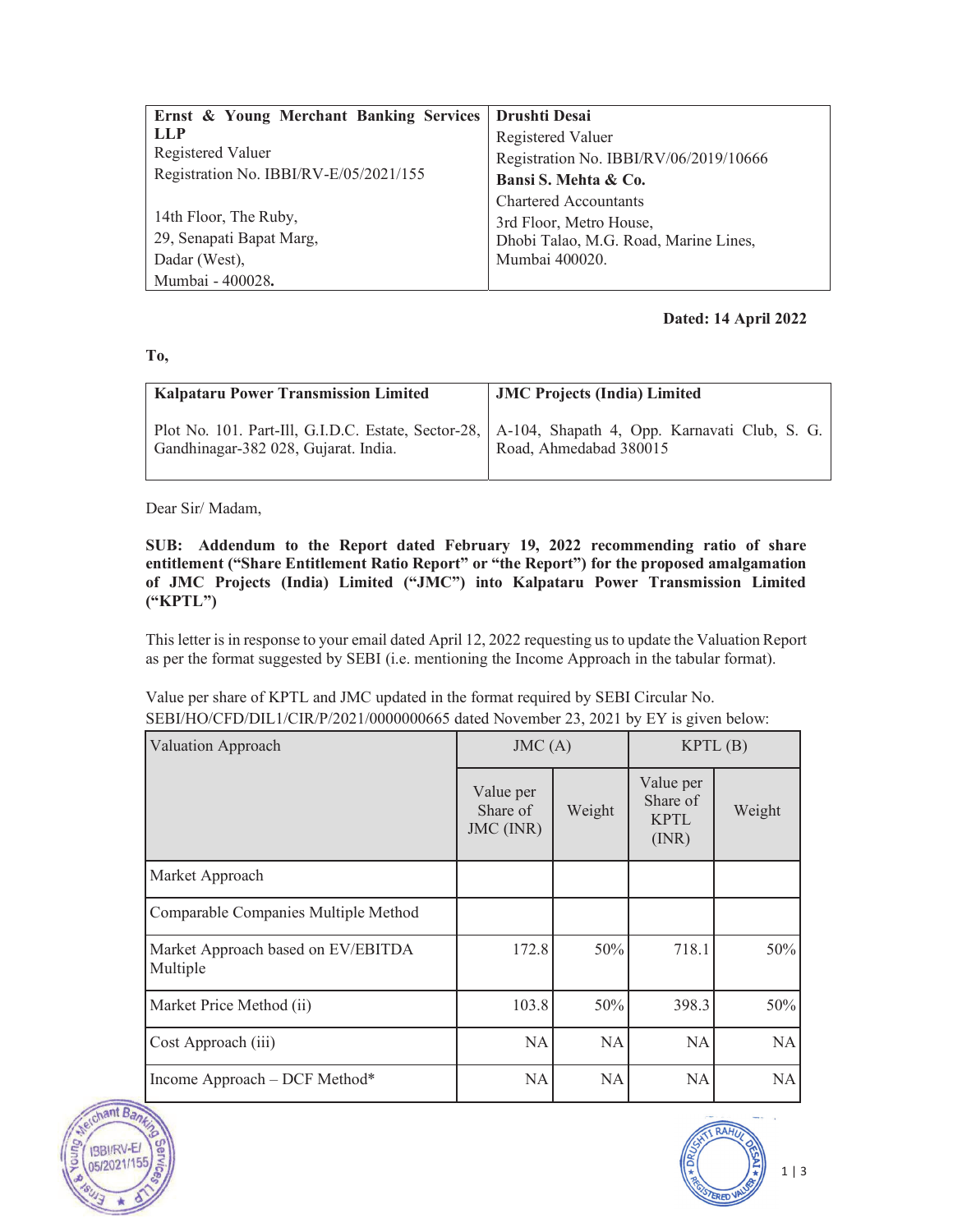| Relative Value per Share (Weighted Average<br>of $(i)$ , $(ii)$ and $(iii)$ | 138.3 | 558.2 |  |
|-----------------------------------------------------------------------------|-------|-------|--|
| <b>Fair Equity Share Exchange Ratio (B/A)</b><br>(Rounded)                  |       |       |  |

\* We have used the EV/EBITDA multiple method to determine the value of KPTL and JMC. The multiples used for KPTL and JMC would capture the growth of the sector and the future prospects. Further, since KPTL and JMC are listed entities, the information related to future profit and loss accounts, balance sheet and cash flows is price sensitive. Hence, we were not provided with the projections of the Companies by their respective managements. We have, therefore, not used the DCF Method for this valuation exercise. In case of certain subsidiaries where DCF was the only appropriate method of valuation we were provided with the projections and we have carried out valuation based on DCF approach for such businesses.

Value per share of KPTL and JMC updated in the format required by SEBI Circular No. SEBI/HO/CFD/DIL1/CIR/P/2021/0000000665 dated November 23, 2021 by DD is given below:

| <b>Valuation Approach</b>                                                   | JMC(A)                             |        | KPTL(B)                                      |        |
|-----------------------------------------------------------------------------|------------------------------------|--------|----------------------------------------------|--------|
|                                                                             | Value per<br>Share of<br>JMC (INR) | Weight | Value per<br>Share of<br><b>KPTL</b><br>(MR) | Weight |
| Market Approach                                                             |                                    |        |                                              |        |
| Comparable Companies Multiple Method                                        |                                    |        |                                              |        |
| Market Approach based on EV/EBITDA<br>Multiple (i)                          | 150.2                              | 50%    | 603.5                                        | 50%    |
| Market Price Method (ii)                                                    | 99.2                               | 50%    | 386.7                                        | 50%    |
| Asset Approach (Cost Approach) (iii)                                        | <b>NA</b>                          | NA     | <b>NA</b>                                    | NA     |
| Income Approach - DCF Method*                                               | <b>NA</b>                          | NA     | NA                                           | NA     |
| Relative Value per Share (Weighted Average<br>of $(i)$ , $(ii)$ and $(iii)$ | 124.7                              |        | 495.1                                        |        |
| <b>Fair Equity Share Exchange Ratio (B/A)</b><br>(Rounded)                  | 4.0                                |        |                                              |        |

\*We have used the EV/EBITDA multiple method to determine the value of KPTL and JMC. The multiples used for KPTL and JMC would capture the growth of the sector and the future prospects. Further, since KPTL and JMC are listed entities, the information related to future profit and loss accounts, balance sheet and cash flows is price sensitive. Hence, we were not provided with the projections of the Companies by their respective managements. We have, therefore, not used the DCF Method for this valuation exercise. In case of certain subsidiaries where DCF was the only appropriate method of valuation we were provided with the projections and we have carried out valuation based on DCF approach for such businesses.